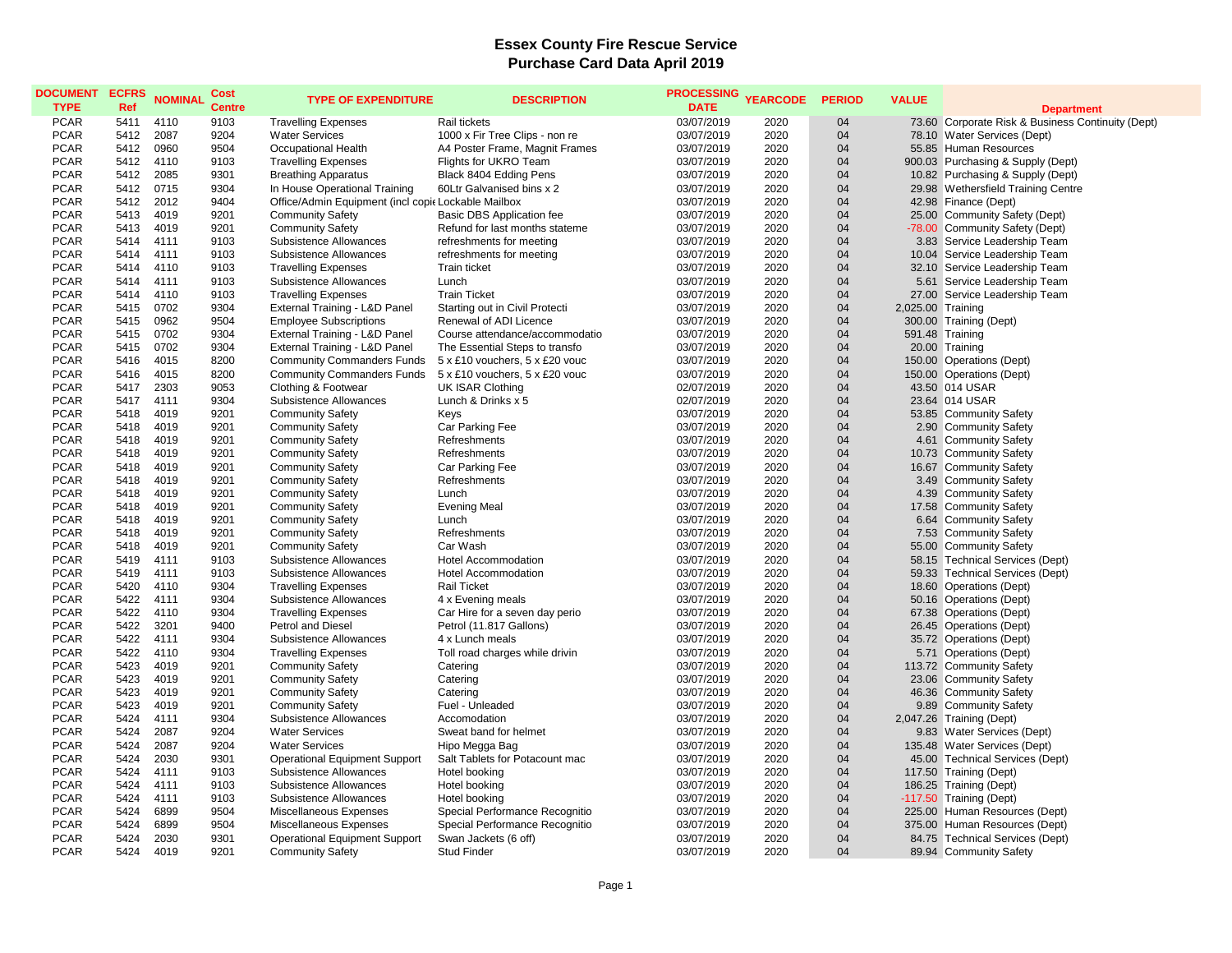## **Essex County Fire Rescue Service Purchase Card Data April 2019**

| <b>DOCUMENT ECFRS</b><br><b>TYPE</b> | Ref  | <b>NOMINAL</b> | Cost<br><b>Centre</b> | <b>TYPE OF EXPENDITURE</b>           | <b>DESCRIPTION</b>             | <b>PROCESSING</b><br><b>DATE</b> | <b>YEARCODE</b> | <b>PERIOD</b> | <b>VALUE</b> | <b>Department</b>                  |
|--------------------------------------|------|----------------|-----------------------|--------------------------------------|--------------------------------|----------------------------------|-----------------|---------------|--------------|------------------------------------|
| <b>PCAR</b>                          | 5424 | 3050           | 9400                  | Leasing Charges                      | AA European Breakdown cover (A | 03/07/2019                       | 2020            | 04            |              | 123.44 Workshops Management (Dept) |
| <b>PCAR</b>                          | 5424 | 4111           | 9103                  | Subsistence Allowances               | Hotel accommodation            | 03/07/2019                       | 2020            | 04            |              | 99.00 Training (Dept)              |
| <b>PCAR</b>                          | 5425 | 4111           | 9103                  | Subsistence Allowances               | <b>ACCOMODATION</b>            | 03/07/2019                       | 2020            | 04            |              | 142.50 Workshops Management (Dept) |
| <b>PCAR</b>                          | 5425 | 4111           | 9103                  | Subsistence Allowances               | <b>EVENING MEAL</b>            | 03/07/2019                       | 2020            | 04            |              | 19.00 Workshops Management (Dept)  |
| <b>PCAR</b>                          | 5425 | 4111           | 9103                  | Subsistence Allowances               | ULTIMATE WI-FI FOR 24 HOURS    | 03/07/2019                       | 2020            | 04            |              | 4.17 Workshops Management (Dept)   |
| <b>PCAR</b>                          | 5425 | 4110           | 9103                  | <b>Travelling Expenses</b>           | <b>TOLL CHARGE</b>             | 03/07/2019                       | 2020            | 04            |              | 6.40 Workshops Management (Dept)   |
| <b>PCAR</b>                          | 5426 | 4019           | 9201                  | <b>Community Safety</b>              | Tracker monthly running costs  | 03/07/2019                       | 2020            | 04            |              | 204.12 Community Safety            |
| <b>PCAR</b>                          | 5426 | 4019           | 9201                  | <b>Community Safety</b>              | Mini bus hire                  | 03/07/2019                       | 2020            | 04            |              | 270.00 Community Safety            |
| <b>PCAR</b>                          | 5426 | 4019           | 9201                  | <b>Community Safety</b>              | online map yearly subscription | 03/07/2019                       | 2020            | 04            |              | 16.66 Community Safety             |
| <b>PCAR</b>                          | 5426 | 4019           | 9201                  | <b>Community Safety</b>              | Gas and trangia fuel           | 03/07/2019                       | 2020            | 04            |              | 82.70 Community Safety             |
| <b>PCAR</b>                          | 5426 | 4019           | 9201                  | <b>Community Safety</b>              | Credit for accomadation booked | 03/07/2019                       | 2020            | 04            |              | -370.04 Community Safety           |
| <b>PCAR</b>                          | 5426 | 4019           | 9201                  | <b>Community Safety</b>              | breakfast and lunch food for 7 | 03/07/2019                       | 2020            | 04            |              | 22.39 Community Safety             |
| <b>PCAR</b>                          | 5426 | 4019           | 9201                  | <b>Community Safety</b>              | Camping fees for 46            | 03/07/2019                       | 2020            | 04            |              | 230.00 Community Safety            |
| <b>PCAR</b>                          | 5426 | 4019           | 9201                  | <b>Community Safety</b>              | Camping fees for 46            | 03/07/2019                       | 2020            | 04            |              | 283.33 Community Safety            |
| <b>PCAR</b>                          | 5426 | 4019           | 9201                  | <b>Community Safety</b>              | Evening meals for 7 staff      | 03/07/2019                       | 2020            | 04            |              | 80.13 Community Safety             |
| <b>PCAR</b>                          | 5426 | 4019           | 9201                  | <b>Community Safety</b>              | breakfast for 1 staff member   | 03/07/2019                       | 2020            | 04            |              | 3.83 Community Safety              |
| <b>PCAR</b>                          | 5426 | 4019           | 9201                  | <b>Community Safety</b>              | Evening meals for 7 staff      | 03/07/2019                       | 2020            | 04            |              | 67.80 Community Safety             |
| <b>PCAR</b>                          | 5426 | 4019           | 9201                  | <b>Community Safety</b>              | Food for lunches for 7 staff   | 03/07/2019                       | 2020            | 04            |              | 10.80 Community Safety             |
| <b>PCAR</b>                          | 5427 | 3404           | 9420                  | Vehicle Spares                       | 50mm Hook and loop             | 03/07/2019                       | 2020            | 04            |              | 6.20 Workshops Management (Dept)   |
| <b>PCAR</b>                          | 5427 | 4111           | 9304                  | Subsistence Allowances               | Accomodation for Workshop Engi | 03/07/2019                       | 2020            | 04            |              | 147.50 Workshops Management (Dept) |
| <b>PCAR</b>                          | 5428 | 4019           | 9201                  | <b>Community Safety</b>              | Catering                       | 02/07/2019                       | 2020            | 04            |              | 63.91 Community Safety             |
| <b>PCAR</b>                          | 5428 | 4019           | 9201                  | <b>Community Safety</b>              | Catering                       | 02/07/2019                       | 2020            | 04            |              | 33.25 Community Safety             |
| <b>PCAR</b>                          | 5428 | 4019           | 9201                  | <b>Community Safety</b>              | Catering                       | 02/07/2019                       | 2020            | 04            |              | 31.63 Community Safety             |
| <b>PCAR</b>                          | 5428 | 4019           | 9201                  | <b>Community Safety</b>              | Catering                       | 02/07/2019                       | 2020            | 04            |              | 46.62 Community Safety             |
| <b>PCAR</b>                          | 5428 | 4019           | 9201                  | <b>Community Safety</b>              | Catering                       | 02/07/2019                       | 2020            | 04            |              | 34.91 Community Safety             |
| <b>PCAR</b>                          | 5428 | 4019           | 9201                  | <b>Community Safety</b>              | Catering                       | 02/07/2019                       | 2020            | 04            |              | 22.89 Community Safety             |
| <b>PCAR</b>                          | 5428 | 4019           | 9201                  | <b>Community Safety</b>              | Sun Cream                      | 02/07/2019                       | 2020            | 04            |              | 7.00 Community Safety              |
| <b>PCAR</b>                          | 5428 | 4019           | 9201                  | <b>Community Safety</b>              | Catering                       | 02/07/2019                       | 2020            | 04            |              | 88.35 Community Safety             |
| <b>PCAR</b>                          | 5429 | 4110           | 9103                  | <b>Travelling Expenses</b>           | Train fare                     | 03/07/2019                       | 2020            | 04            |              | 24.20 Service Leadership Team      |
| <b>PCAR</b>                          | 5429 | 4110           | 9103                  | <b>Travelling Expenses</b>           | Train fare                     | 03/07/2019                       | 2020            | 04            |              | 20.50 Service Leadership Team      |
| <b>PCAR</b>                          | 5430 | 4112           | 9304                  | Conferences & Seminars               | Conference - The Changing Land | 03/07/2019                       | 2020            | 04            |              | 322.15 Service Leadership Team     |
| <b>PCAR</b>                          | 5431 | 4111           | 9103                  | Subsistence Allowances               | ACCOMODATION x 1 NIGHT & MEAL  | 03/07/2019                       | 2020            | 04            |              | 79.99 Control (Dept)               |
| <b>PCAR</b>                          | 5432 | 2902           | 9100                  | Legal Expenses                       | legal fees for advice given    | 03/07/2019                       | 2020            | 04            |              | 350.00 Service Leadership Team     |
| <b>PCAR</b>                          | 5432 | 6899           | 9100                  | Miscellaneous Expenses               | tin of biscuits                | 03/07/2019                       | 2020            | 04            |              | 15.99 Service Leadership Team      |
| <b>PCAR</b>                          | 5433 | 4005           | 9505                  | <b>IT Consumables</b>                | RWO R4052 Black Screw Inspecti | 03/07/2019                       | 2020            | 04            |              | 78.82 ICT - Consumables Hardware   |
| <b>PCAR</b>                          | 5433 | 4005           | 9505                  | <b>IT Consumables</b>                | 15 x Techgear Galaxy A40 tough | 03/07/2019                       | 2020            | 04            |              | 61.87 ICT - Consumables Hardware   |
| <b>PCAR</b>                          | 5433 | 4111           | 9103                  | Subsistence Allowances               | 1 x B&B reservation on night o | 03/07/2019                       | 2020            | 04            |              | 71.25 050 Grays                    |
| <b>PCAR</b>                          | 5433 | 4005           | 9505                  | <b>IT Consumables</b>                | 1 x Techgear Galaxy A40 tough  | 03/07/2019                       | 2020            | 04            |              | 4.12 ICT - Consumables Hardware    |
| <b>PCAR</b>                          | 5433 | 4005           | 9505                  | <b>IT Consumables</b>                | Techgear (2 pack) Samsung Gala | 03/07/2019                       | 2020            | 04            |              | 4.11 ICT - Consumables Hardware    |
| <b>PCAR</b>                          | 5433 | 4111           | 9304                  | Subsistence Allowances               | Hotel reservation & parking r  | 03/07/2019                       | 2020            | 04            |              | 210.83 Training (Dept)             |
| <b>PCAR</b>                          | 5433 | 4111           | 9304                  | Subsistence Allowances               | Cancellation & refund of abov  | 03/07/2019                       | 2020            | 04            |              | -210.83 Training (Dept)            |
| <b>PCAR</b>                          | 5433 | 4111           | 9304                  | Subsistence Allowances               | 1 x B&B reservation at Premier | 03/07/2019                       | 2020            | 04            |              | 99.58 Training (Dept)              |
| <b>PCAR</b>                          | 5433 | 4111           | 9304                  | Subsistence Allowances               | 1 x B&B reservation at Premier | 03/07/2019                       | 2020            | 04            |              | 99.58 Training (Dept)              |
| <b>PCAR</b>                          | 5433 | 4111           | 9304                  | Subsistence Allowances               | 1 x B&B reservation at Premier | 03/07/2019                       | 2020            | 04            |              | 99.58 Training (Dept)              |
| <b>PCAR</b>                          | 5433 | 4111           | 9304                  | Subsistence Allowances               | 1 x B&B reservation at Premier | 03/07/2019                       | 2020            | 04            |              | 99.58 Training (Dept)              |
| <b>PCAR</b>                          | 5433 | 4111           | 9304                  | Subsistence Allowances               | 1 x B&B reservation at Premier | 03/07/2019                       | 2020            | 04            |              | 99.58 Training (Dept)              |
| <b>PCAR</b>                          | 5433 | 4111           | 9304                  | <b>Subsistence Allowances</b>        | 1 x B&B reservation at Premier | 03/07/2019                       | 2020            | 04            |              | 99.58 Training (Dept)              |
| <b>PCAR</b>                          | 5433 | 4111           | 9304                  | Subsistence Allowances               | 1 x B&B reservation at Premier | 03/07/2019                       | 2020            | 04            |              | 99.58 Training (Dept)              |
| <b>PCAR</b>                          | 5433 | 0702           | 9304                  | External Training - L&D Panel        | LGV driving test on 26th June  | 03/07/2019                       | 2020            | 04            |              | 115.00 Training (Dept)             |
| <b>PCAR</b>                          | 5434 | 2030           | 9301                  | Operational Equipment Support        | Dettol All-in-one disinfectant | 03/07/2019                       | 2020            | 04            |              | 17.50 Technical Services (Dept)    |
| <b>PCAR</b>                          | 5435 | 4019           | 9201                  | <b>Community Safety</b>              | Catering                       | 03/07/2019                       | 2020            | 04            |              | 48.09 Community Safety             |
| <b>PCAR</b>                          | 5435 | 4019           | 9201                  | <b>Community Safety</b>              | catering                       | 03/07/2019                       | 2020            | 04            |              | 31.40 Community Safety             |
| <b>PCAR</b>                          | 5435 | 4019           | 9201                  | <b>Community Safety</b>              | catering                       | 03/07/2019                       | 2020            | 04            |              | 21.78 Community Safety             |
| <b>PCAR</b>                          | 5435 | 4019           | 9201                  | <b>Community Safety</b>              | Catering                       | 03/07/2019                       | 2020            | 04            |              | 10.85 Community Safety             |
| <b>PCAR</b>                          | 5436 | 4110           | 9103                  | <b>Travelling Expenses</b>           | East jet flight                | 03/07/2019                       | 2020            | 04            |              | 91.87 East Area Command            |
| <b>PCAR</b>                          | 5437 | 2030           | 9103                  | <b>Operational Equipment Support</b> | WD40 lubricant                 | 03/07/2019                       | 2020            | 04            |              | 5.42 Operations (Dept)             |